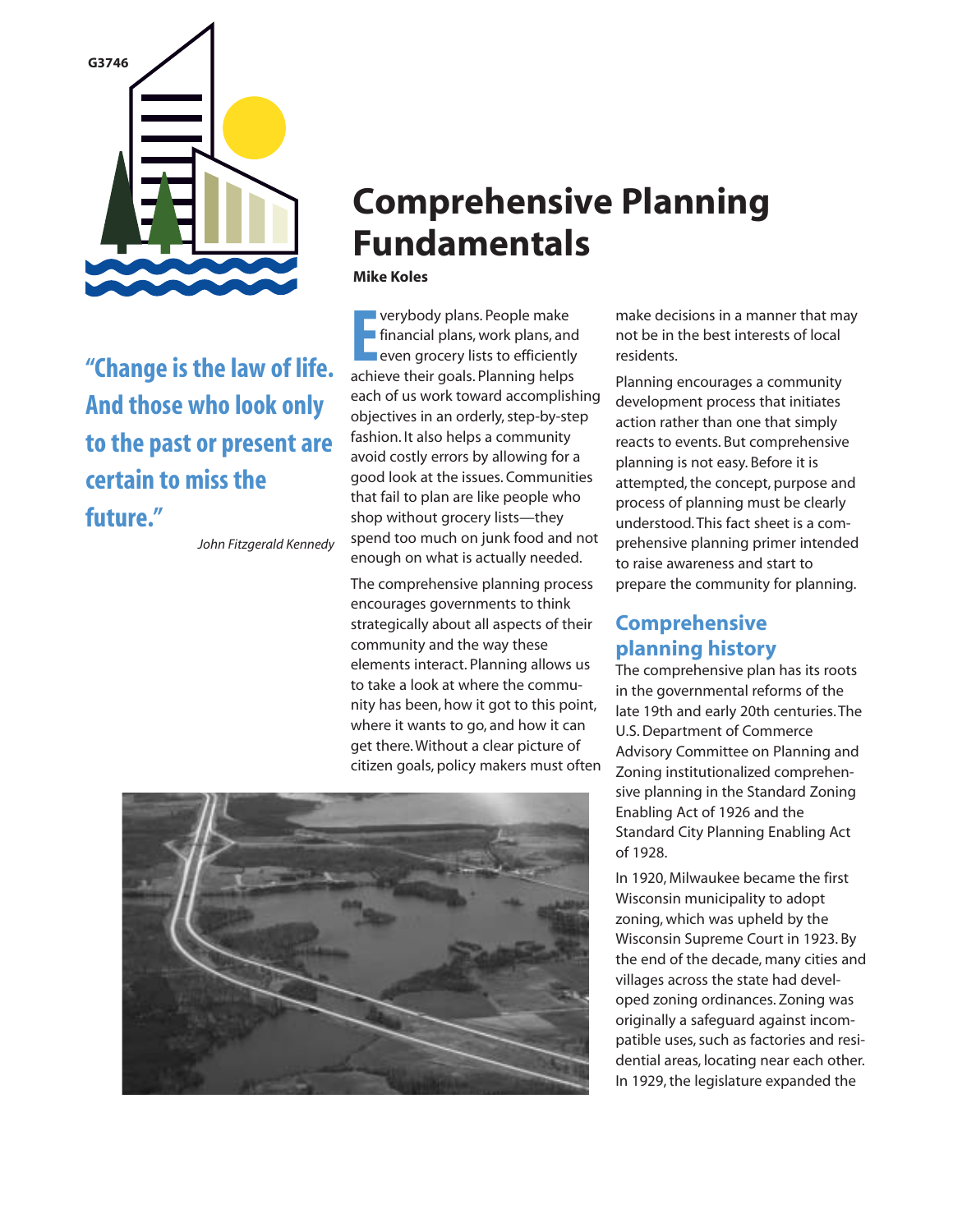use of zoning to allow for the management of rural areas. This was largely a response to mismanagement of rural lands, especially by lumber companies in northern Wisconsin.

In the sometimes hasty, reactive response to land use problems, planning and zoning were often considered the same thing. Many individuals and communities still hold this misconception. The new Comprehensive Planning Law in Wisconsin works to clear up this confusion.

## **What is planning?**

- Planning is an orderly, open approach to determining local needs, setting goals and priorities, and developing a guide for action.
- Planning is a concentrated effort by a community to reach a balance between the natural environment and residential, commercial, industrial and agricultural development.
- A plan is a guide for public officials and private citizens to use in making informed decisions that will affect their community.

Change is inevitable. Planning is a process that helps a community prepare for change rather than react to it. The process involves working citizens through four basic questions:

- 1. Where is the community now?
- 2. How did the community get here?
- 3. Where does the community want to go?
- 4. How does the community get there?

## **Planning is not:**

- An attempt to replace market forces of supply and demand. It helps shape and channel market forces by establishing certain guidelines or rules to manage development.
- Action. A plan is only a guide for action and implementation.
- An instrument of immediate change. Change will occur incrementally as the plan is implemented.
- A silver bullet. Planning provides a limited set of options for communities to slowly foster change.
- Static or only conducted one time. Good planning requires continual review of implementation successes and failures, citizen desires and the surrounding environment so that the plan can be adjusted as needed.
- Zoning. A comprehensive plan is a foundation and guide for many tools that can be used to implement the plan. Zoning is one of those tools.

### **Planning is not zoning**

Planning is focused on the future and establishes community goals, objectives and policies regarding future use, development and conservation of land. Planning is visionary and identifies where and how citizens would like to see the physical development of the community take place.

Zoning is one tool that helps a community implement the plan. Zoning divides an area into districts, which are subject to different regulations that cover the current type and intensity of land use. A zoning ordinance defines which parcels of land belong in a particular zoning district. Planning and zoning work best together. The plan is the long-term foundation that guides today's zoning decisions.

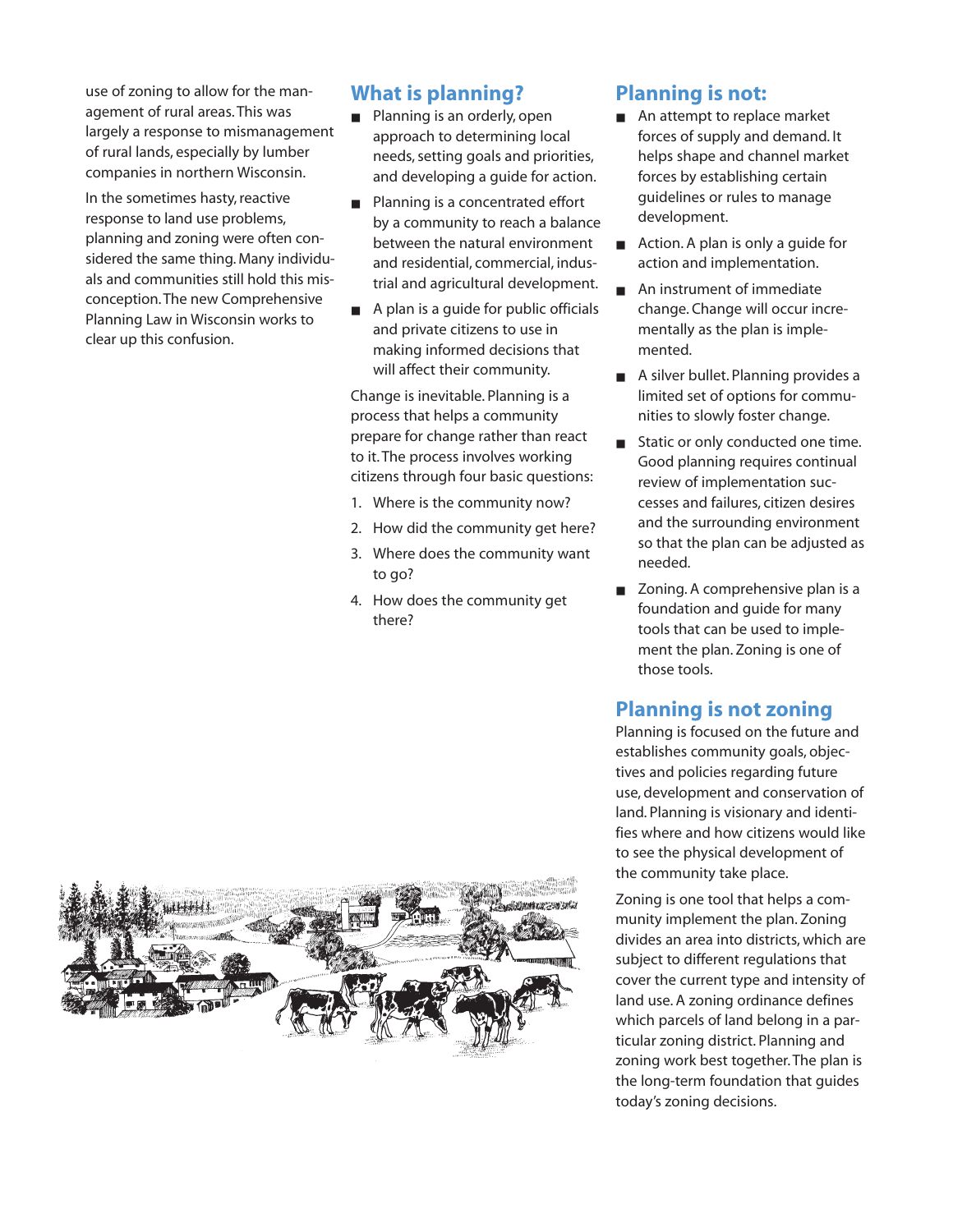#### **THE PLANNING PROCESS:**

- **Explores diverse community opinions and fosters consensusbased decision-making that incorporates shared values.**
- **Takes every opportunity to gain public input.**
- **Teaches citizens about their shared resource base and how each component of the community is interconnected within a social web.**
- **Relies upon technical analysis of data, trends, maps and public input to strike a balance between different opinions.**

## **With effective planning, communities can:**

- **Make informed decisions.** The comprehensive planning process provides facts on existing conditions and trends and helps a community understand the potential positive and negative impacts of managing growth in different ways. This provides a basis to make informed decisions and allows a community to coordinate individual developments so that they complement rather than detract from each other.
- **Develop and preserve community character.** Can anyone envision Door County without cherry trees, or the Wisconsin Northwoods without a vibrant forest- and water-based tourism economy? Planning for the physical design of a community facilitates the preservation of the cultural, economic and environmental features that help make a community a special place. Planned growth can be used as an ingredient to expand the community's unique character.
- **Achieve predictability**. Good planning provides private landowners and developers with a guide that defines where and what type of development the community desires. This information allows individuals to plan for the purchase and use of property consistent with community goals.
- **Produce positive economic development.** Planning helps a community retain existing businesses and industries while attracting new ones. It is often used as a tool to revitalize downtowns and create vibrant mainstreets. The planning process allows a community to consider workforce, education and local infrastructure capacity, among other things, so that appropriate economic development strategies can be developed.
- **Adopt a balanced approach.** Any local government function involves political, personal, and community values. Comprehensive planning and managing future growth involve balancing the community interest and the private interest. Planning encourages a balanced approach as the community develops, thus ensuring that community rights and private property privileges are both protected.

## **When communities fail to plan effectively, they may experience:**

- **Negative fiscal impacts.** Development may not always be good for the community's bottom line. It requires a plethora of services, including police, fire, sewer, water, schools, and school buses. Residential development, for example, often pays less in taxes than it demands in services. When development is low density, further from the central city, or leapfrogs across rural areas, the effect on service costs is even greater.
- **Negative agricultural impacts.** Urban development in the rural or rural fringe areas of the state often directly conflicts with agricultural operations. Nuisance and trespass complaints and traffic incidents are more frequent in areas where conflicting uses clash with one another. Land values often increase, making farm expansion almost impossible. Implement dealers and support services lose business as farm operations decline.